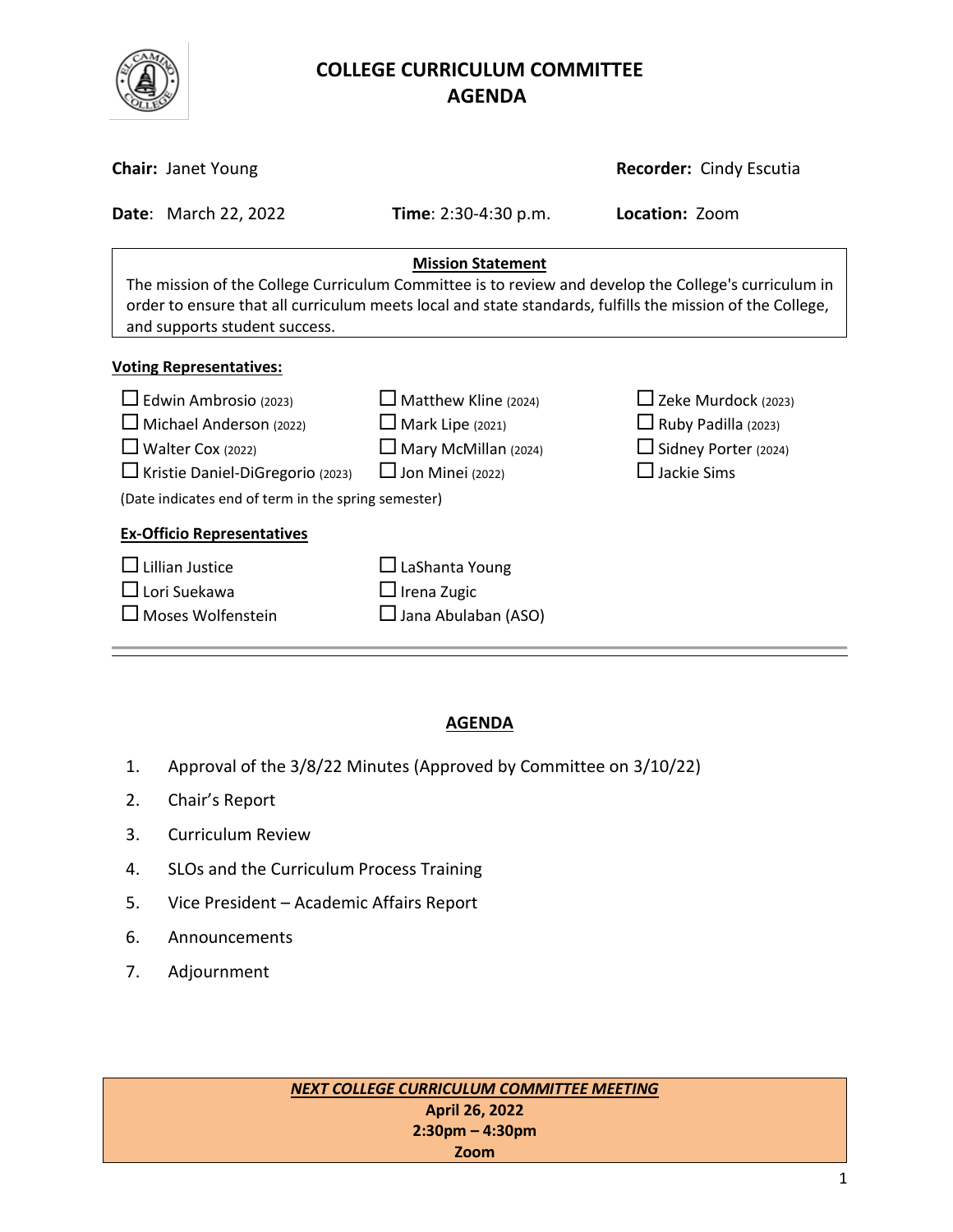#### **Standard Technical Review Members:**

Curriculum Chair – Janet Young Curriculum Advisor – Vacant Vice President of Academic Affairs – Jackie Sims (or designee) Associate Dean of Academic Affairs – Irena Zugic Articulation Officer – Lori Suekawa Curriculum Committee – Floating Representative

#### **Standard Technical Review Subcommittee – Faculty Members: [Review](http://www.curricunet.com/elcamino/documents/Spring%202016%20CCC%20Timeline.pdf) Due:**

| Zeke Murdock            | Standard Review for Meeting #1 | Thursday, February 17, 2022 |
|-------------------------|--------------------------------|-----------------------------|
| Edwin Ambrosio          | Standard Review for Meeting #2 | Thursday, March 3, 2022     |
| Mark Lipe               | Standard Review for Meeting #3 | Thursday, March 17, 2022    |
| Matthew Kline           | Standard Review for Meeting #4 | Thursday, April 21, 2022    |
| <b>Sidney Porter</b>    | Standard Review for Meeting #5 | Thursday, May 5, 2022       |
| <b>Michael Anderson</b> | Standard Review for Meeting #6 | Thursday, May 19, 2022      |

### **Full Review - Course Proposals**

| <b>No</b> | <b>Proposal Type</b> | <b>Division</b> | <b>Course</b><br><b>Delivery</b> | <b>Subject/Course No. &amp; Title</b>         |
|-----------|----------------------|-----------------|----------------------------------|-----------------------------------------------|
|           | <b>Course Review</b> | <b>FINE</b>     | $O^*/H^*$                        | <b>COMS 290abcd Forensics - Winter Events</b> |
|           | <b>Course Review</b> | <b>ITEC</b>     | O/H                              | FASH 4 Computer Fashion Illustration          |
|           | New Course           | <b>MATH</b>     | $O^*/H^*$                        | <b>CSCI 9 Practical Data Science</b>          |

Key: E = Online and/or Hybrid Emergency Only **│** H = Hybrid **│** O = Online **│** \* = New DE version F/F = Face-to-Face **│** [ ] = Course number change

#### **Consent Agenda Proposals**

| <b>No</b> | <b>Proposal Type</b> | <b>Division</b> | Course<br><b>Delivery</b> | <b>Subject/Course No. &amp; Title</b>                     |
|-----------|----------------------|-----------------|---------------------------|-----------------------------------------------------------|
| 1         | Course Review        | ITEC.           | H                         | CTEC 222 Convenience Hardware                             |
| 2         | Course Review        | ITEC.           | EO/H                      | <b>CTEC 230 Cabinet Making Lab</b>                        |
| 3         | Course Review        | <b>ITEC</b>     | H                         | FASH 14 Apparel Production Techniques                     |
| 4         | Course Review        | ITEC.           | O/H                       | <b>FASH 20 Textiles</b>                                   |
| 5         | Course Review        | ITEC.           | O/H                       | FASH 35 Applied Color Theory                              |
| 6         | Course Review        | <b>ITEC</b>     | O/H                       | <b>MTT 2 Manufacturing Print Reading</b>                  |
| 7         | Course Review        | <b>ITEC</b>     | O/H                       | <b>MTT 16 General Metals</b>                              |
| 8         | Course Review        | <b>ITEC</b>     | O/H                       | MTT 40 Machine Shop Calculations                          |
| 9         | Course Review        | <b>ITEC</b>     | O/H                       | MTT 46 Basic Machine Tool Operation                       |
| 10        | Course Review        | <b>ITEC</b>     | H                         | MTT 101 Introduction to Conventional and CNC<br>Machining |